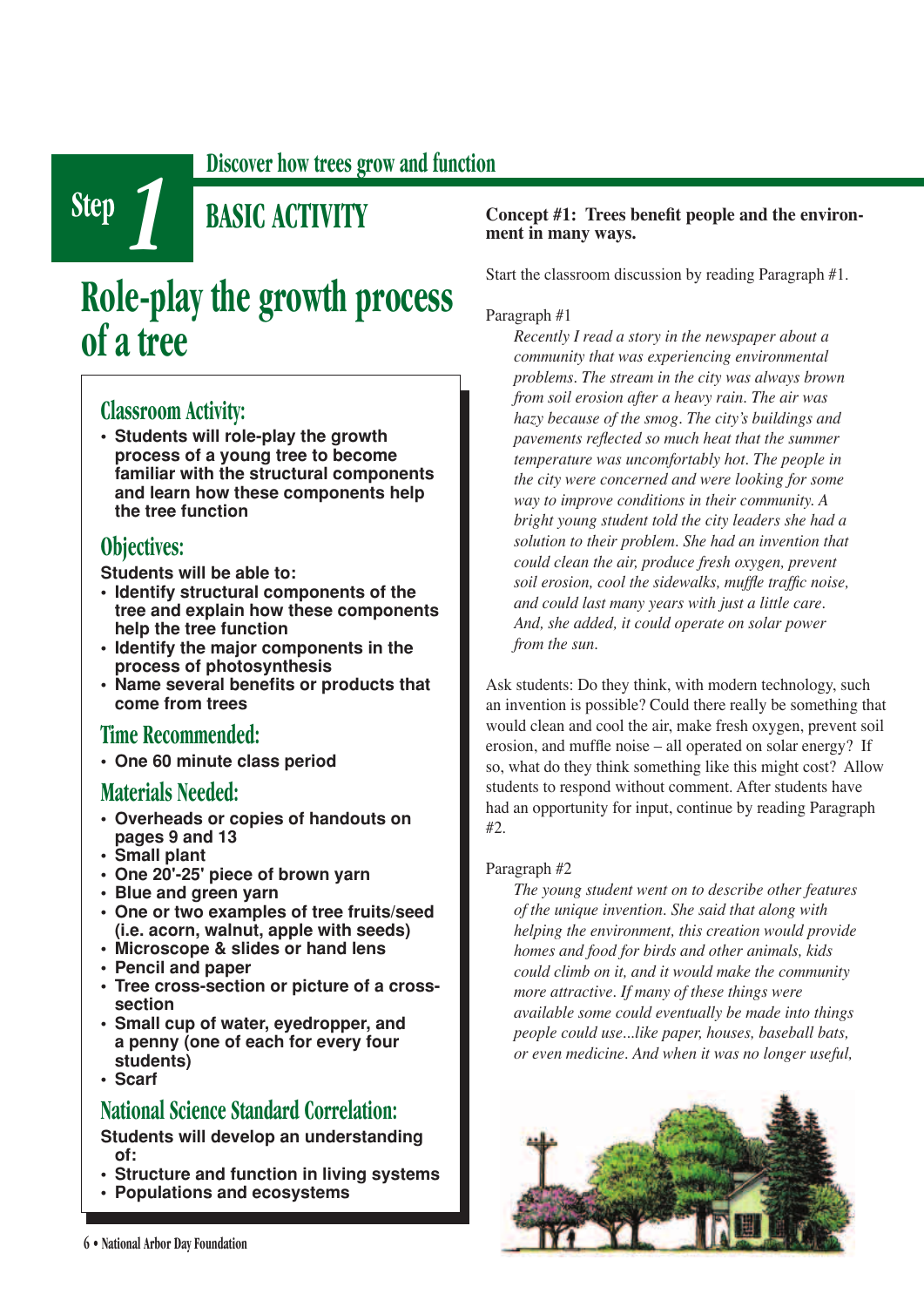*this invention was biodegradable or could be used for fuel. She said this thing was not some new invention but something that had been around for years.* 

Ask students: Can you guess what "invention" this young student was referring to?

By now many students may have guessed that you have been describing a tree. If students are still mystified, continue to give more clues (i.e. *This invention is a living thing, it bears fruits and seeds, it grows, it provides shade, etc.*) If students still do not realize you have been describing a tree, you may need to spend extra time as you introduce and go through each of the following concepts.

With student input, do a quick review of the benefits we receive from trees. List the benefits on the board. Students may wish to add additional benefits or tree products to the list.

Write the following questions on the board.

- *How does a tree use solar energy to make its own food?*
- *How does a tree build a trunk that can live for centuries – and hold the weight of many tons?*
- *How can water absorbed by the tree roots travel all the way up to leaves at the top of the tree?*

Tell students that by the end of the period, they will know the answers to those questions.

**Concept #2: A tree has a number of structural components (roots, trunk, cambium, xylem, phloem, bark, and leaves with chlorophyll) that are essential for the tree to grow and function.**

### **Roots Background information:**

When a seed germinates, the first thing it sends out is a tiny root to hold its position in the soil and start drawing in water. As a tree grows larger, it develops several kinds of roots. A few trees have long **taproots** that go deep down into the soil, but most trees have shallow, **lateral roots** that lie closer to the surface of the ground. About 85% of a tree's roots are within the top 18" of soil. Most trees are likely to have roots extending one and a half to two times the branch spread.

The taproot and lateral roots are hard and woody. They anchor the tree and transport water and soil nutrients to portions of the tree that are above ground. They also contain cells for the storage of sugar just like the trunk and branches. As these larger roots spread out, they branch into smaller and smaller roots called **rootlets** (fine fibrous roots covered with tiny **root hairs**). These tiny root hairs work in a symbiotic relationship with a kind of soil fungi to form **mycorrhizae** (my-koh-ry-zee) where the fungi becomes an extension of the tree's own root system. The mycorrhizae are very absorptive and more efficient than the plant's roots themselves. They take up water and mineral nutrients from the soil and then pass some of these minerals to the tree. In return, the fungi receive sugars and other nutrients from the tree's photosynthetic processes in a relationship that benefits both the fungi and the tree.

The fibrous tree roots cling tenaciously to the soil in order to better absorb water and nutrients. By doing so, the roots also hold the soil in place, keeping the soil from eroding and being washed away by heavy rains. Tree roots are tenacious in their search for moisture and nutrients. Where soft earth is lacking they will move through clay and gravel, and even into rock.

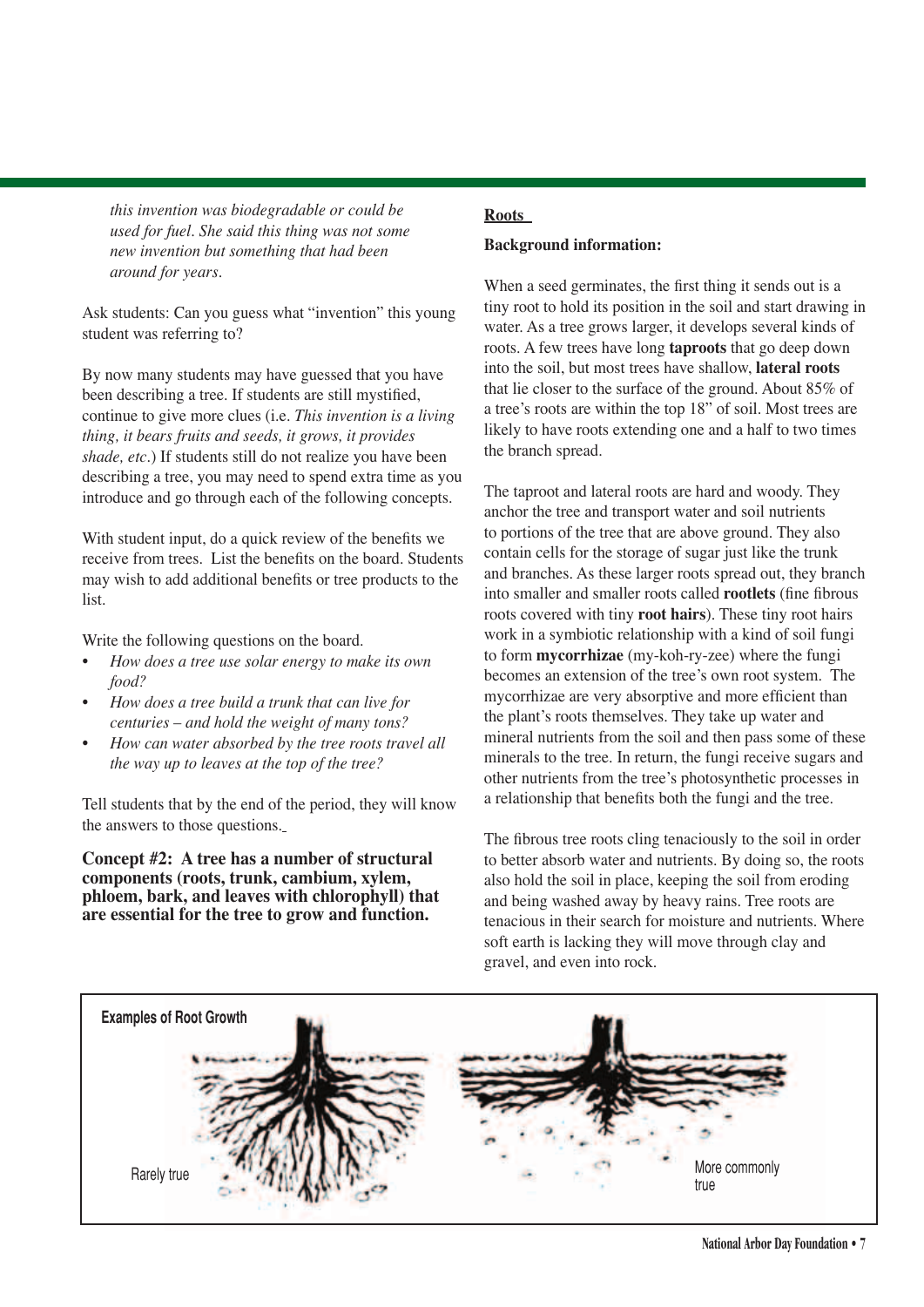Select a student to come forward or have students work in pairs and pretend to be a tree. Ask them to extend their arms like branches and stand on tiptoe. What do they think would happen if the wind came up? Simulate this by giving the student a very gentle push with one hand, while supporting them with the other hand. Explain a tree needs roots to keep them from falling over.

Repeat the demonstration with the student standing with legs slightly apart and feet flat on the floor. Explain to students that in some ways tree roots are like your feet – spreading out to keep the tree stable. Further explain that roots also have another very important function – they suck in water and nutrients from the soil that the tree needs to live. Make a quick sketch picture of a tree and its spreading root system on the board to give students a sense of the lateral, rather than downward, spread of the root system. (See example on page 7.)

#### **Root Activity:**

A first hand observation of a root is important. Even though a smaller plant won't have the same woody root structure as a tree, it is worth the time to study its roots.

Remove a small plant from the pot. Point out to students how the soil remains packed around the bottom of the plant. Ask them to speculate why that is so. (The roots are holding the soil in place.) Ask students to think of ways plants could be used to prevent soil erosion. Shake the soil off the roots. Break off sections of the root and allow children to make observations as they look at them with a hand lens or microscope, if available. Can they see the tiny root hairs? How are the plant roots like the tree roots just discussed? How are they different?

Ask students if they think the plant can survive without its roots. Put the plant and soil back in the pot, water it, and observe it over the next several days to see what happens.

As an extension activity, if time permits, take students on a walk and notice the above ground tree roots that may be visible, especially in an urban setting. Discuss their similarity to the branches on the same tree. Are the roots causing problems with the cement or ground around them? Observe small trees or plants rooting in cracks in the sidewalks. Have students make observations about the strength of roots.



#### **Trunk Form and Function**

#### **Background information:**

Every tree trunk resembles a cylinder whether long and slender or short and stout. The tall, stately trunk of the eastern white pine and the small, short trunk of the redbud both perform the same function.

A tree trunk is largely composed of a compact mass of tiny tubes made of cells. Great numbers of these hollow tubes serve as pipelines that conduct water and nutrients absorbed by the roots up to the leaves. These are called **xylem cells, or sapwood,** and they make up what we commonly refer to as the wood of the tree. Other cells, called **phloem, or inner bark,** carry the sugar-food made by the leaves back down to the living parts of the tree. Located between these two pipelines is the **cambium,** the growing layer of the tree. Deep in the center of more mature trees are old xylem cells that have become thick and solid, providing strength for the tree. This part of the tree is referred to as the **heartwood**. Surrounding the outside of the trunk and branches are old dead phloem cells commonly called outer **bark** that serve as a protective covering for the tree.

Copy the Tree Cross-Section Sheet on page 9 and use as an overhead or handout for your students as you discuss the parts of the trunk.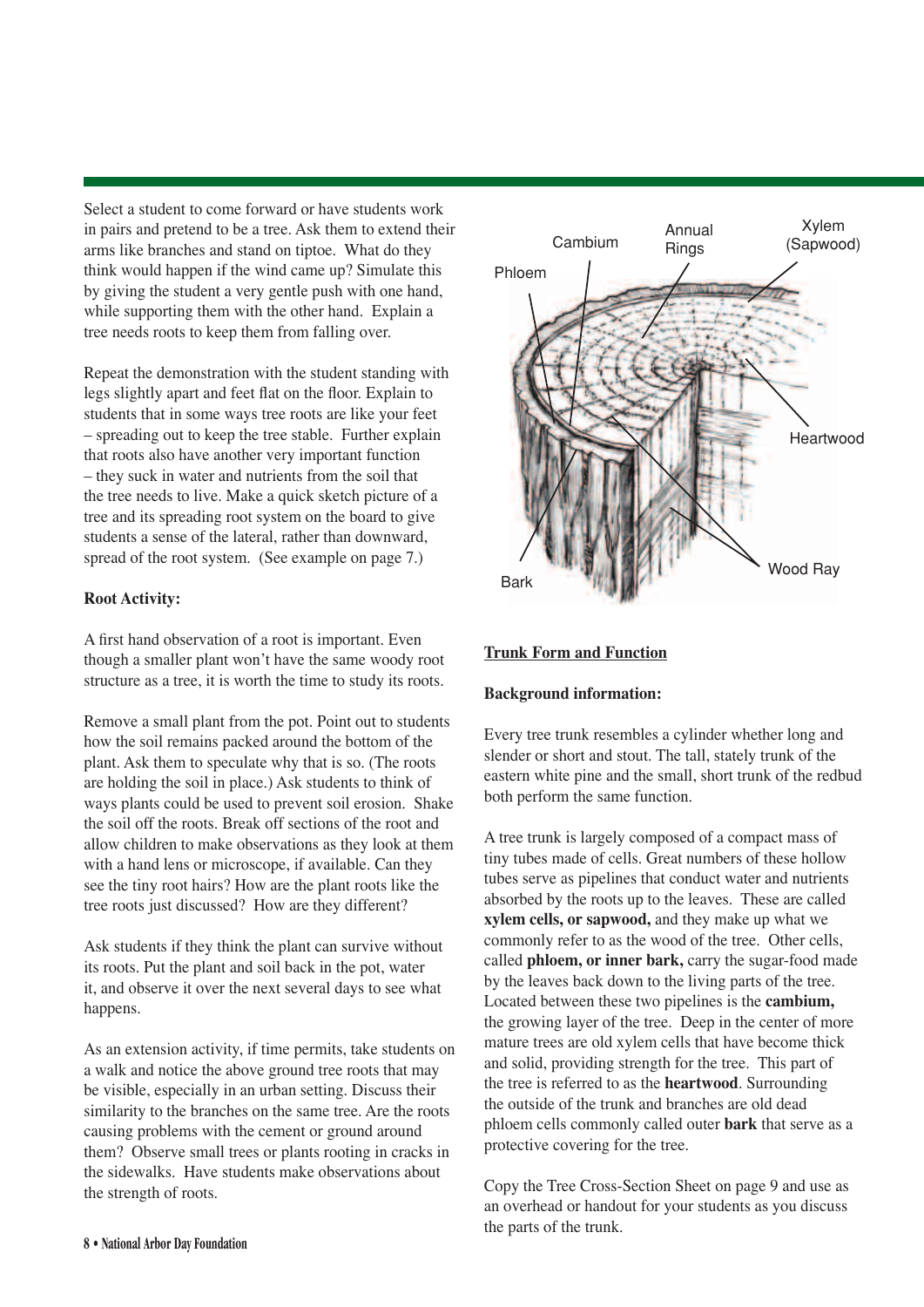# **Tree Cross-Section Sheet**

The **outer bark** is the tree's protection from the outside world. Continually renewed from within, it helps keep out moisture in the rain, and prevents the tree from losing moisture when the air is dry. It insulates against cold and heat and wards off insect enemies.

> The inner bark, or "**phloem**" is the pipeline through which food is passed to the rest of the tree. It lives for only a short time, then dies and turns to cork to become part of the protective outer bark.

The **cambium** cell layer is the growing part of the trunk. It annually produces new bark and new wood.

**Xylem** is the tree's pipeline for water moving up to the leaves. Sapwood is new wood. As newer rings of sapwood are laid down, inner cells lose their vitality and turn to heartwood.

**Heartwood** is the central, supporting pillar of the tree. Although dead, it will not decay or lose strength while the outer layers are intact. It is in many ways as strong as steel. A piece 12" long and 1" by 2" in cross section, set vertically, can support a weight of twenty tons.

Artwork courtesy of International Paper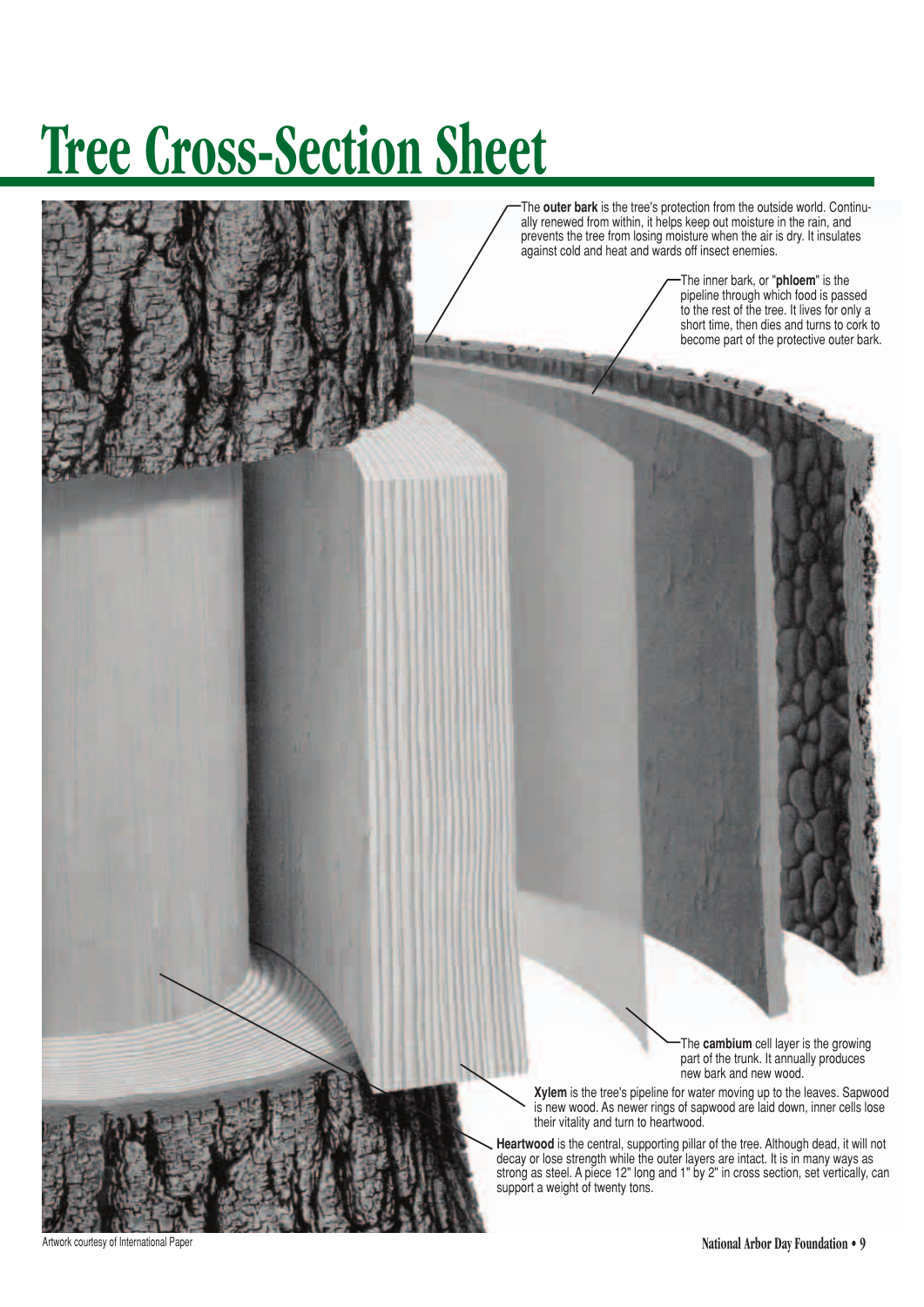Artwork courtesy of International Paper





In a layer only one cell thick that completely encloses the entire trunk, limbs, and all the branches, rests the tree's ability to grow and create new cells. This layer is called the vascular **cambium**. Some new cells formed in the cambium move outward to become phloem cells. Others move inward to become xylem cells. Essentially this layer creates new wood on one side of itself and new bark on the other. As it increases the tree's girth, the cambium moves outward, pushing the bark before it and leaving the wood behind.

#### **Cambium Activity:**

Ask one student to come to the front of the room and extend arms perpendicular from the body, pretending to be a tree. Tie a scarf or ribbon around one of the student's arms. Ask if the student were an actual tree and the arm a branch, would the scarf move upwards as the tree grew?

*The answer is no.* Trees grow in diameter from the inside out and height is added by new growth from the tips of the branches. Cells are not transported like building blocks; they are created where needed and stay there.

Next tie the scarf firmly around the student's waist. Ask if the student were a tree, would the scarf be affected by the annual growth?

*The answer is yes.* New cells are formed by the cambium

inside the bark. These new cells push the bark outward which would cause the scarf to become tighter and tighter. If the scarf did not break, it might be forced into the bark as the tree grew around it. Should that happen, it might injure the food transportation system and eventually kill the tree.

#### **Xylem**

#### **Background Information:**

The cell layer interior to the cambium is called **xylem, or sapwood.** Each spring and summer, the cambium makes new xylem cells, adding new layers of wood around layers laid down in years past, thus increasing the width of the tree. The wood formed in the spring grows fast and is lighter-colored because it consists of large cells created when there is plenty of moisture. The wood formed in summer grows more slowly and is darker-colored because there is less available moisture so the cells are smaller and more compact. When a tree is cut, the layers appear as alternating rings of light and dark wood. Count the dark rings, and you know the tree's age.

**Dendrochronology** is the study of a tree through its annual growth rings. Scientists not only use these rings to determine the age of the tree, but they can also get information about the climate, the spacing of trees, and the presence of fire around the individual tree. A wide ring often indicates that plenty of moisture was available that year. Rings that are very close together often suggest there was a drought.

The xylem is the "up" system in the tree. The cells in the xylem layer fuse to form uninterrupted tubes that conduct the moisture and nutrients from the roots up through the trunk to the leaves. Consider a 200-foot tree. Imagine the challenge of raising water that high without a giant pump, but trees have managed to adapt.

Because water molecules have a cohesiveness, or a tendency to stick together, there is a constant, continuous string of water in each tube of xylem cells. Water continually evaporates or is transpired out of the leaves. This water shortage in the leaves results in a tremendous pull on the water in the xylem tubes causing the water to move up through the xylem into the leaves.

#### **Xylem Activity 1:**

Have students examine a stump or tree cross-section and figure the age of the tree when it was cut down. (The tree section on page 10 shows 62 years of growth.)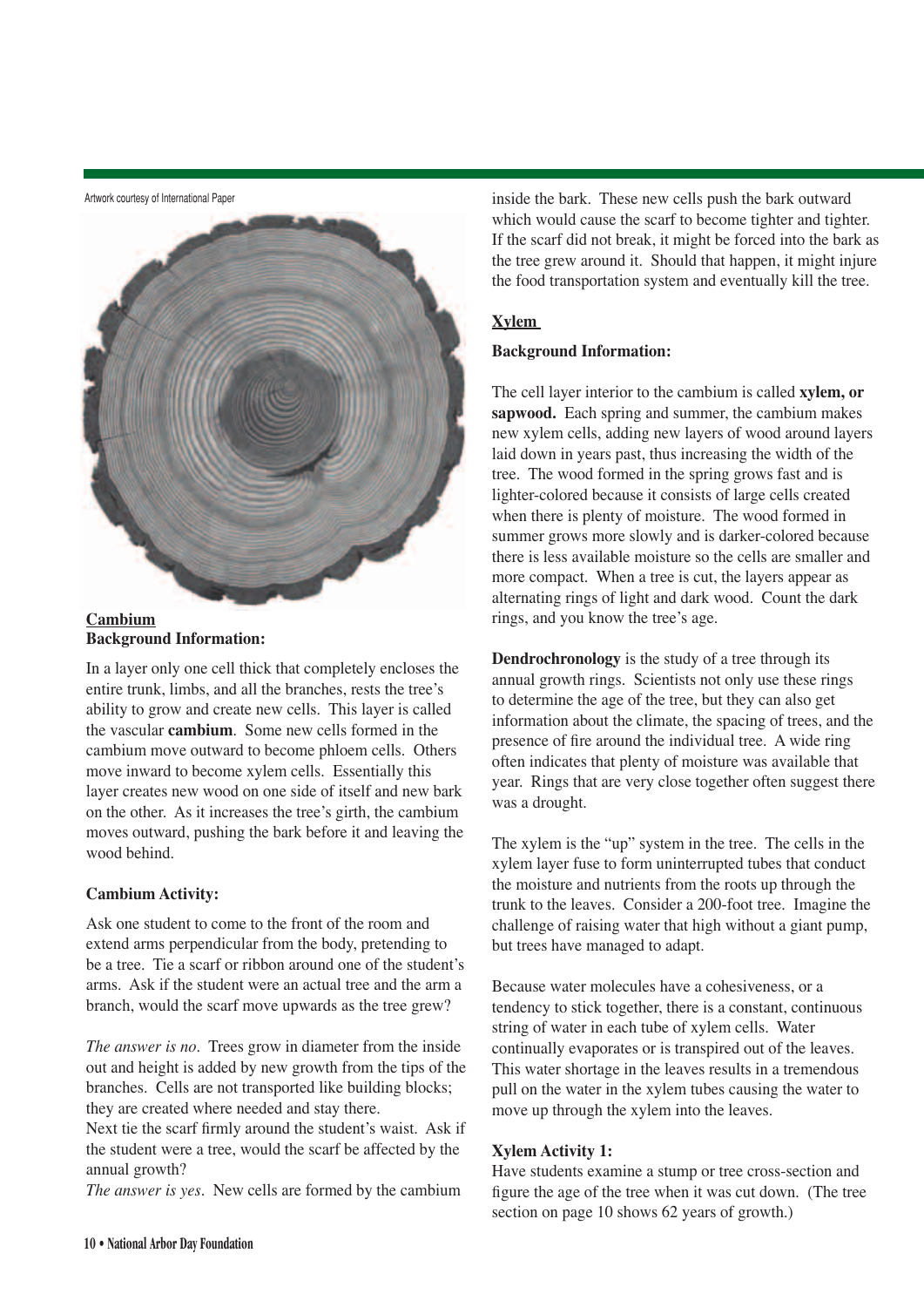#### **Xylem Activity 2:**

A penny, an eyedropper, and water can demonstrate the cohesive nature of water, which is partially responsible for the way the xylem tubes work. Instruct students to predict how many drops of water they think they can place on the surface of a penny before it overflows. Explain that water sticks to itself because of molecular cohesion. Students should carefully place one drop of water at a time on a penny; counting how many drops it takes before it overflows.

#### **Heartwood**

The center, supporting pillar of the tree is called **heartwood**. Although it is non-living, it will remain strong and will not decay as long as the outer layers of the trunk are intact. As a tree grows in diameter, the inner, older xylem layers fill with gum and resin and harden providing support to the tree as it grows taller and wider. The vast majority of a living tree (99%) is nonliving cells that provide structural support rather than active fluid conduction.

#### **Phloem**

The cell layer exterior to the cambium is called **phloem**. It is sometimes referred to as inner bark. It is the "down" transport system in the tree. Only a few cells wide, it carries the jelly-like, sugar-food produced in the leaves throughout the tree.

Phloem cells are stacked one on top of the other. Their connecting cell wall is perforated like a strainer. When



one cell is full of the jelly-like food, the contents ooze slowly into the next. Eventually the food finds its way down from the leaves to the roots. When phloem cells die they become part of the outer protective layer of bark.

#### **Bark**

The outer layer of the trunk is covered with **bark**. Tree bark can be smooth, rough, or scaly. Although bark may look different from tree to tree it serves the same purposeto protect the tree from injury and disease. Often bark has bad-tasting chemicals, which discourage hungry insects or gnawing rodents from harming the tree. Some trees have very thick bark, which prevents damage from fire.

Every year the cambium layer produces new phloem cells that are squeezed between last year's phloem cells and the cambium. Outer bark is formed as old phloem cells die and are forced outward. When smooth, tight-fitting young bark is unable to expand or stretch because of the addition of new cells, the bark may crack, split, or be shed from the tree.

Each tree species has a characteristic way of expanding or breaking its bark forming patterns by which many trees can be identified.

#### **Concept #3: Trees take in carbon dioxide and water and, using sunlight and chlorophyll, make a sugar-food to feed the tree and create oxygen through the process of photosynthesis.**

#### **Leaves**

#### **Background Information:**

Leaves come in many shapes and sizes and provide the easiest means of identification of an individual tree. Some leaves are needle-shaped; some are flat and thin. Some leaves remain on the tree throughout the year (evergreen) and some leaves are shed annually (deciduous). But regardless of size or shape, all leaves have the same function: they create the sugar-food that feeds the tree and, through the web of life, feeds all other living things. The amazing process that make this possible is called **photosynthesis.**

Photosynthesis is a combination of "photo" which is a prefix meaning "of or produced by light" and "synthesis" which is a root word that means "putting together parts or elements to make a whole." Photosynthesis occurs only in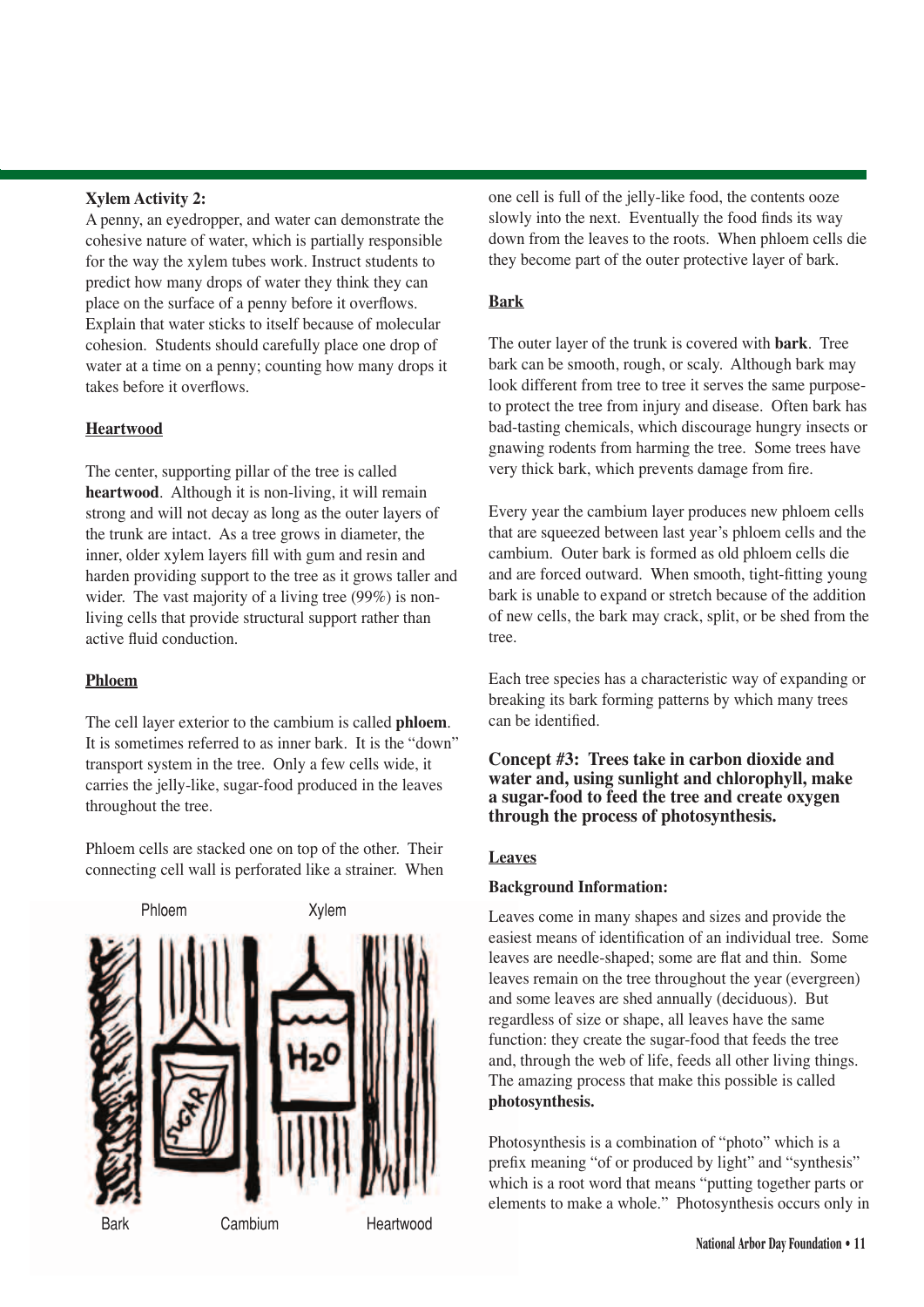plants that contain a green substance called **chlorophyll**. Chlorophyll is the enabler for the photosynthetic process. During photosynthesis, chlorophyll, carbon dioxide, water, and light-energy from the sun are used to make a sugarlike food that becomes the basic source of energy for the plant and other living things. While making this food, the green plant gives off oxygen and water vapor into the air.

Carbon dioxide  $(CO<sub>2</sub>)$  is exhaled by animals, created by microorganisms through the process of decomposition, and released during the combustion of fossil fuels. In the leaf of a green plant, carbon dioxide comes in contact with water  $(H<sub>2</sub>O)$  and nutrients that have been drawn up from the soil by the roots of the plant. In the presence of sunshine, chlorophyll within the green leaf combines the CO<sub>2</sub> and H<sub>2</sub>O<sub>2</sub>. This combination results in the creation of a sugar-food called glucose  $(C<sub>6</sub>H<sub>12</sub>O<sub>6</sub>)$  that provides energy for the plant and all animals that eat that plant or eat the animal that ate the plant. Not only are plants the base of all food chains upon which all animals depend, plants also produce oxygen, a gas that all animals need to survive.

Copy the Photosynthesis Sheet on page 13 and use as a handout or overhead as you discuss the photosynthesis

process. As  $CO$ , enters the leaf and  $O$ , exits the leaf, water is released in a process called **transpiration**. Most plants in temperate climates transpire about 99% of the water the tree has taken in by their roots. The plant transpiration helps modify the temperature and humidity of the surrounding area. (For a leaf activity, see Extension Activities, page 17).

#### **Seeds/Fruits**

Most trees grow from seed. Many kinds of seeds existbut the function of seeds is always the same…to produce a new plant. A mature plant produces seeds that have the genetic blueprint for a new plant of the same kind.

Pass around several examples of seeds for students to observe. Point out to students the hard outer seed coat that protects the tiny plant inside. Explain that a seed is like a baby plant in a box with its lunch. There is enough food stored in the seed to get the baby plant started growing until it can make leaves and start to produce its own food through the process of photosynthesis.

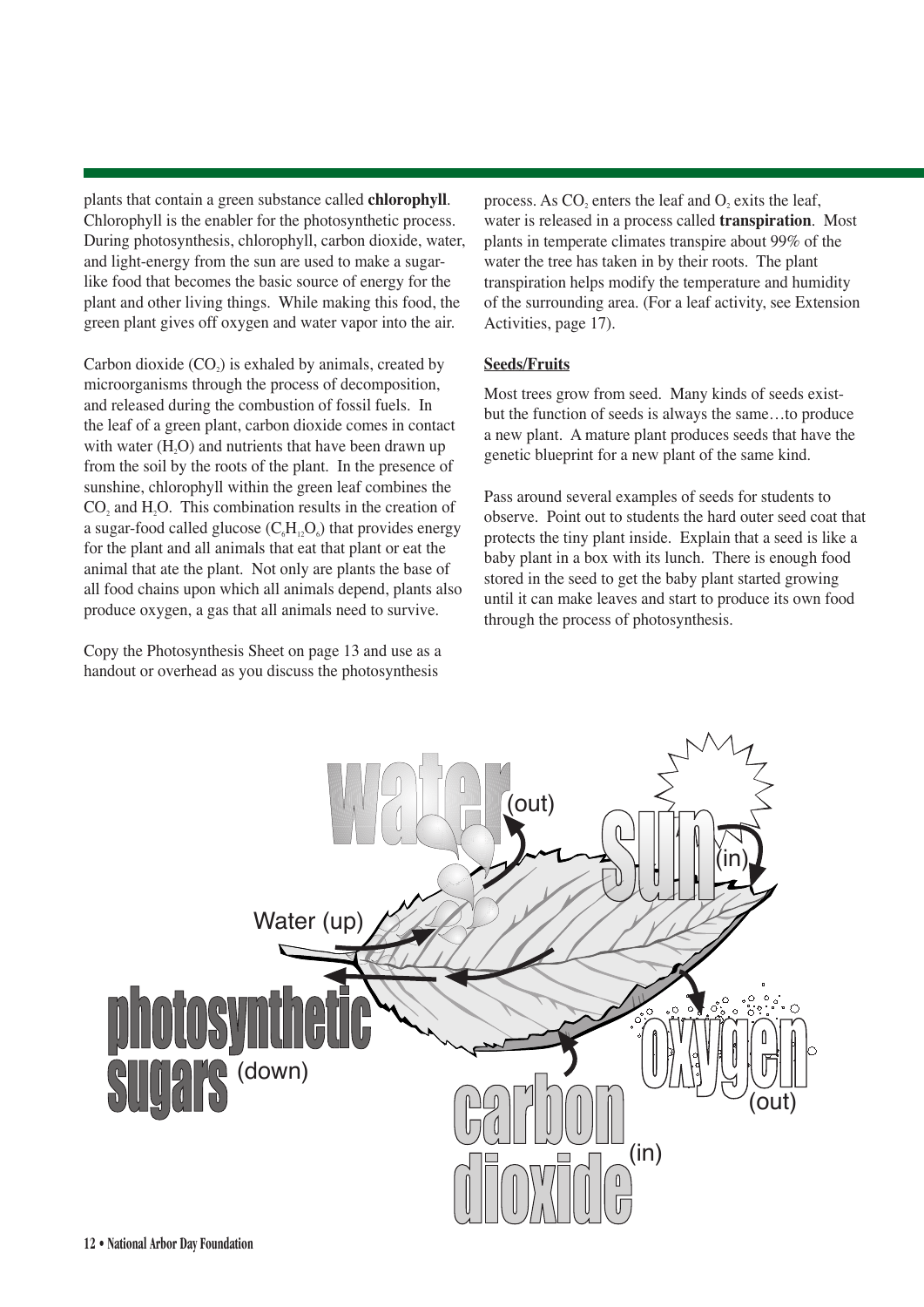# **Photosynthesis Sheet**



- **4. Chlorophyll uses the sun's energy to combine water and carbon dioxide to make special kinds of sugars which are food for the plant.**
- **5. The leaves give off oxygen into the air.**
- **6. The sugar food moves to other parts of the plant for use or storage.**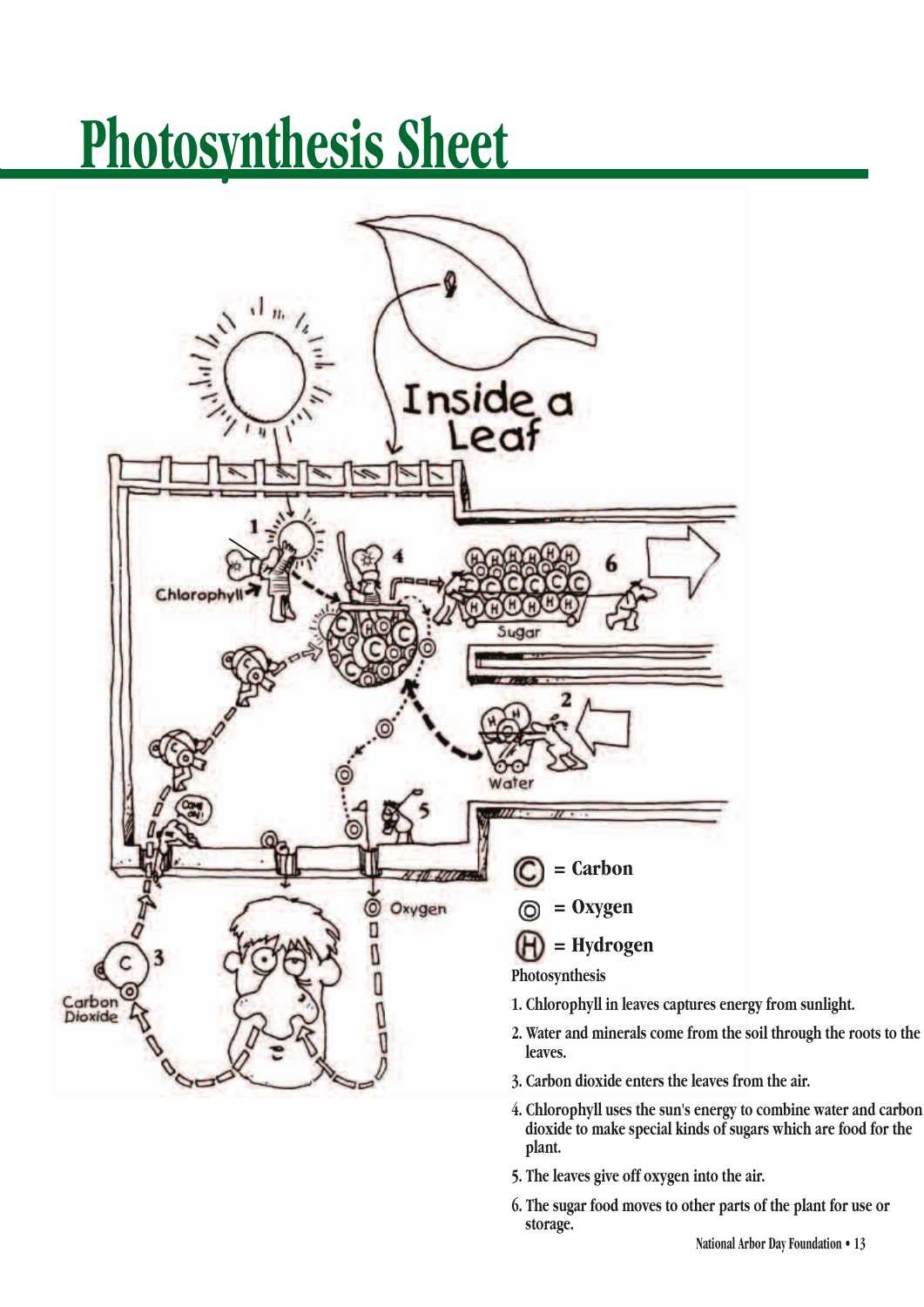# **BASIC ACTIVITY**

# **Role-play the growth process of a tree to understand its form and function.**

**Activity Description:** The purpose of this activity is to reinforce the understanding of how a tree grows and functions over several years. Each student will represent an important part of the tree. Building the tree will start with the cambium layer. The cambium layer produces wood (xylem cells) towards the inside of the tree and inner bark (phloem cells) towards the outside of the tree; these layers add to the girth of the tree. Each year the cambium adds new phloem and xylem cells. The old xylem cells eventually 'hand over' the job of transporting water to the new xylem cells and become heartwood, the supporting pillar of the tree. The old phloem cells 'hand over' the job of transporting food to new phloem cells and become outer bark, protecting the tree from damage. All the while, the leaves and roots are working to provide food and water to the tree. As layers are added to the tree each year, students will understand how the tree grows.

**In Advance:** Based on the number of students, write the names of tree parts needed for the activity (i.e. Phloem 2) on slips of paper. (The illustrations shown use 27 students - Adapt tree part numbers to best fit the size of your class. See Chart A, page 16.) Cut as many blue and green 6' pieces of yarn as you have leaves and roots. Labels for Heartwood and Outer Bark need to be made in advance by the teacher for use later in the activity. Write Heartwood on as many labels as you have Xylem 1s. Write Outer Bark on as many labels as you have Phloem 1s and Phloem 2s.



- 1. Explain to students that they are going to "build" a tree. Have students draw slips to determine the tree part they will play. Students should write the name and number of their tree part on a sticky label and attach it to their shirt.
- 2. Have the students playing Cambium (C) come to the front of the room and stand about two feet apart, back to back in a circle. (With fewer than 15 students have the single Cambium stand near a wall- the wall representing the inside of the tree.) Tell the class these children represent the cambium layer of a young tree. Remind them the cambium is the growing part of the tree. Explain that each year new cells formed in the cambium move outward to become phloem cells. Others move inward to become xylem cells.
- 3. Have the Cambium pretend to make xylem cells. Have the first year xylem, Xylem 1  $(X_1)$ , come up and stand behind (inside) the Cambium (C) layer. Ask students to recall what the function of the xylem is. (*Water transportation from the roots to the leaves.*)
- 4. Have the Cambium pretend to make phloem cells. Have the first year phloem, Phloem 1  $(P_1)$  come up and stand in front of (outside) the cambium (C) layer. Ask students to recall what the function of the phloem is. (*Food transportation from the leaves to the roots.*)
- 5. Have the Roots (R) come to the front of the class. Ask students to recall the function of the roots. (*Absorption of water and nutrients from the soil.*) Give each Root one blue and one green piece of yarn. Explain that the blue yarn represents the water the xylem transports from the roots to the leaves. The green yarn represents the food the phloem transports from the leaves to the roots. Have each Root hand one end of their blue yarn to a Xylem 1 and one end of their green yarn to a Phloem 1. ( Xylem 1 and Phloem 1 should hold all connections to Roots in their right hand.)
- 6. Have the Leaves (L) come to the front of the class. Ask students to explain the function of the leaves. (*Make food to feed the tree. In making food, the leaves produce oxygen and clear carbon dioxide from the air.*) Give each Leaf one blue and one green piece of yarn. Ask students to review what the blue yarn and the green yarn represent as described in #5. Each Leaf hands one end of their blue yarn to a Xylem 1 and one end of their green yarn to a Phloem 1. (Xylem 1 and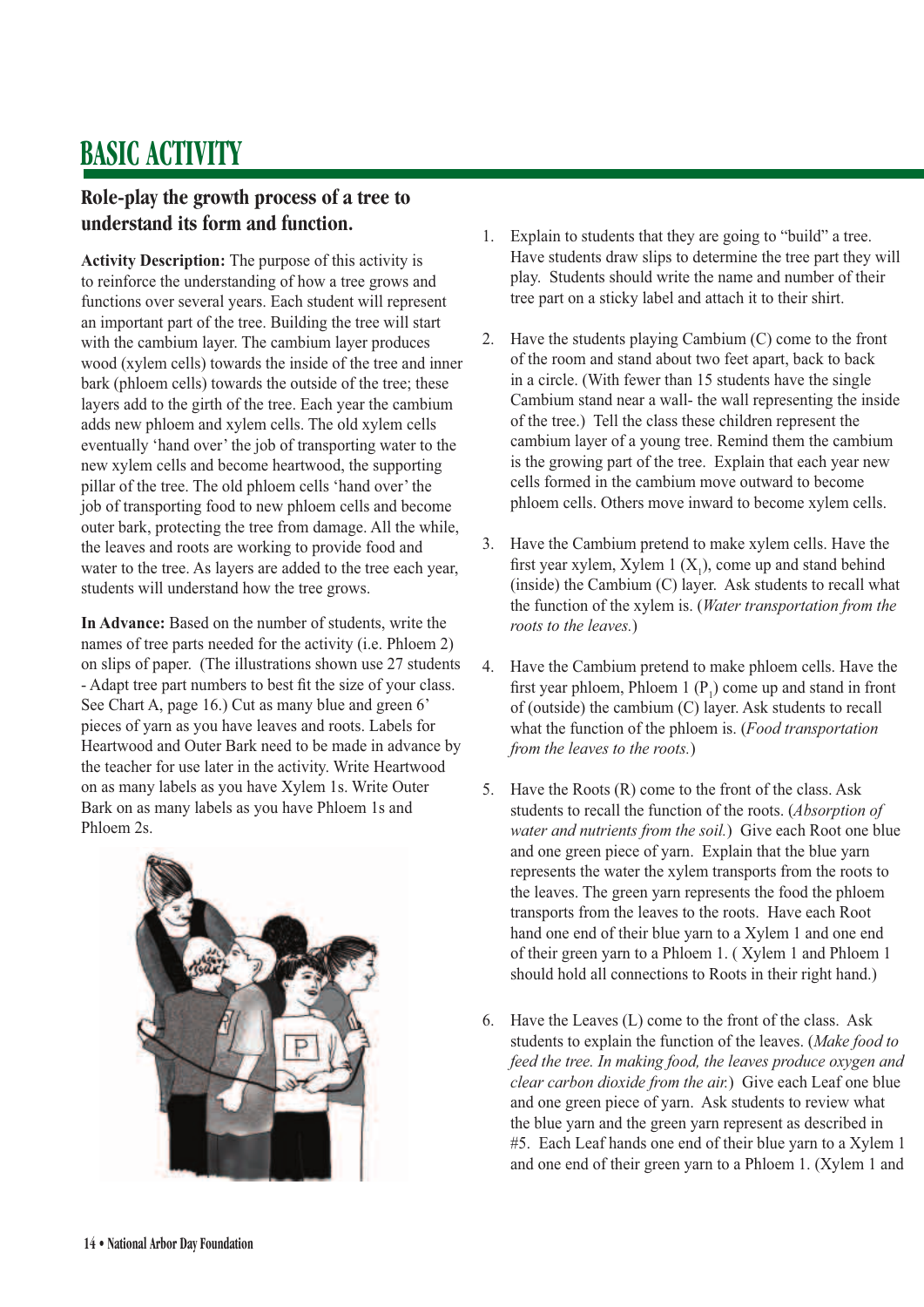Phloem 1 should hold all connections to Leaves in their left hand.)

 (Note: Make sure each Xylem 1 connects to at least one Leaf and one Root and each Phloem 1 connects to at least one Leaf and one Root.) (See Illustration 1.)



- 7. Take the long piece of brown yarn and tie it loosely around the group of students. Phloem 1s can hold it up in the crook of their arms. Explain this yarn represents the outside bark of the tree after one year of growth.
- 8. Explain to the students that this now makes up the main parts of a tree. As water is used in photosynthesis and transpired out of the leaves, the leaves need more water. Have the Leaves pull on the blue yarn to signal to the Xylem more water is needed. In turn, the Xylem pulls on the other piece of blue yarn connected to the Roots to signal to the Roots to pull in more water. After the Roots send water up, food energy is needed for the Roots to continue to seek out more water. The Roots pull on the green yarn connected to the Phloem to signal food is needed. In turn the Phloem pulls on their other piece of green yarn connected to the Leaves to send food down to "feed" the tree. As the Leaves make more food through photosynthesis, the cycle continues. Go through several cycles of moving water up and food down.
- 9. Imagine that another year has passed. It is spring and the cambium is making new xylem and phloem cells. Have the Cambium (C) make room in front and behind itself for new cells to grow.
- 10. Have the second year xylem, Xylem 2  $(X_2)$ , come up, go under the brown yarn and stand directly behind the Cambium (C) and in front of the Xylem 1  $(X_1)$ . Ask students what this xylem layer would represent in a tree cross-section (*a new tree ring*). Explain that the first year xylem, Xylem 1, may still transport some water, but most of the water is transported by the new xylem, Xylem 2. Xylem 1 students hand their ends of yarn to the Xylem 2 students who act as the new water transport system.
- 11. Have the second year phloem, Phloem 2  $(P_2)$ , come up, go under the brown yarn and stand directly in front of the Cambium (C) and behind Phloem 1  $(P_1)$ . Ask students what happens to old phloem (*it gets pushed outward to become outer bark*). Phloem 1 students hand their ends of yarn to the Phloem 2 students. Phloem 2 becomes the new food transport system and Phloem 1, still holding the brown yarn, becomes part of the Outer Bark. Give every Phloem 1  $(P_1)$  an additional label for Outer Bark (B). The brown yarn around the group will be tight now. (See Illustration 2.)



- 12. Once again have the students recreate the movement of water and food through the tree.
- 13. Imagine a third year has passed. Once again it is spring. The cambium makes new xylem and phloem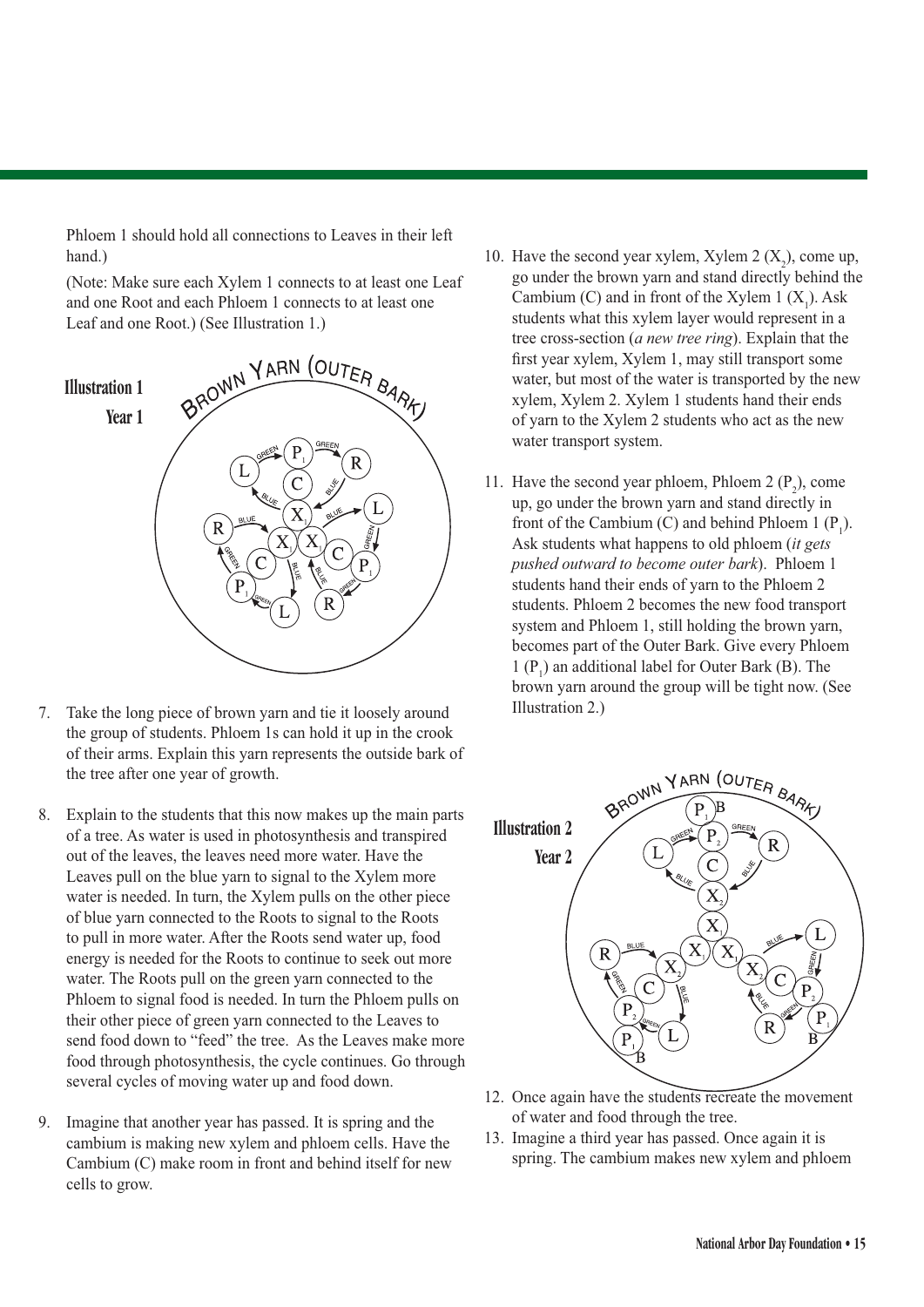cells. Have the Cambium (C) make room in front and behind itself for new cells to grow.

- 14. Have the third year xylem, Xylem  $3(X_3)$ , come up, go under the brown yarn and stand directly behind (inside) the Cambium (C) and in front of the Xylem 2  $(X_2)$ . Ask students what Xylem 3 would represent. (*Another annual ring/ the new main water transport system for the tree.*) Xylem 3 now handles the main transportation of water. Have Xylem 2 students hand their ends of yarn to the Xylem 3 students. Xylem  $1(X_1)$ , still at the center of the tree, hardens and becomes Heartwood. Ask students if they recall what the heartwood does. (*It is the strong, supporting pillar of the tree.*) Give every Xylem 1 an additional label for heartwood.
- 15. Have the third year phloem, Phloem 3  $(P_3)$ , come up, go under the brown yarn, and stand directly in front of the Cambium (C) and behind Phloem 2  $(P_2)$ . Ask students what the Phloem 3 will do. (*Food transportation system for the tree.*) Ask what will happen to Phloem 2. (*It will become part of the outer bark.*) Have Phloem 2 students hand their ends of green yarn to the Phloem 3 students. Give Phloem 2  $(P_2)$  a label for Outer Bark (B). Phloem  $1 (P_1)$  is still holding the brown yarn, which by now will be very tight. (See Illustration 3.) If the yarn is too tight, Phloem 1 students may "crack" and move to the outside of the yarn. As bark, they soon will be shed from the tree.



| Tree<br>P arts | I llustration<br>Symbol |                                   | # of Students<br>$9 - 17$ $18 - 26$ $27 - 3$ |                        |  |
|----------------|-------------------------|-----------------------------------|----------------------------------------------|------------------------|--|
| ylem 1         | $\mathbf{1}$            | 1                                 | 2                                            | 3                      |  |
| ylem 2         | $\overline{2}$          |                                   | $\overline{2}$                               | 3                      |  |
| ylem 3         | 3                       |                                   | $\overline{2}$                               | 3                      |  |
| Phloem 1       | $P_1$                   |                                   | $\overline{2}$                               | 3                      |  |
| Phloem 2       | P <sub>2</sub>          |                                   | $\overline{2}$                               | 3                      |  |
| Phloem 3       | $P_3$                   |                                   | $\overline{2}$                               | 3                      |  |
| Cambium        | $\mathcal{C}$           |                                   | $\overline{2}$                               | 3                      |  |
| Leaves         | L                       | $1 - 5$                           | $2 - 6$                                      | $3 - 6$                |  |
| Roots          | R.                      | $1 - 5$                           | $2 - 6$                                      | $3 - 6$                |  |
|                |                         | <b>UVW</b>                        |                                              |                        |  |
| <b>Chart A</b> |                         | Make the<br>radius of<br>the tree | Make the<br>diameter<br>of the treel tree    | Make 3<br>radii of the |  |

16. Once again have the students recreate the movement of water and food through the tree. This time encourage students to think about the function of their assigned tree part and come up with a short word description and action for what their tree part does. Have each part of the tree say their part separately (i.e. We're the leaves... we make food) and then put the chant and the actions of the tree functions all together.

### **Assessment:**

Refer students back to the questions written on the board at the start of the period. Have students record the questions on a piece of paper. Students may answer the questions in a written narrative or create a diagram to illustrate the process.

- *How does a tree use solar energy to make its own food?*
- *How does a tree build a trunk that can live for centuries-and hold the weight of many tons?*
- *How can water absorbed by the tree roots travel all the way up to leaves at the top of the tree?*